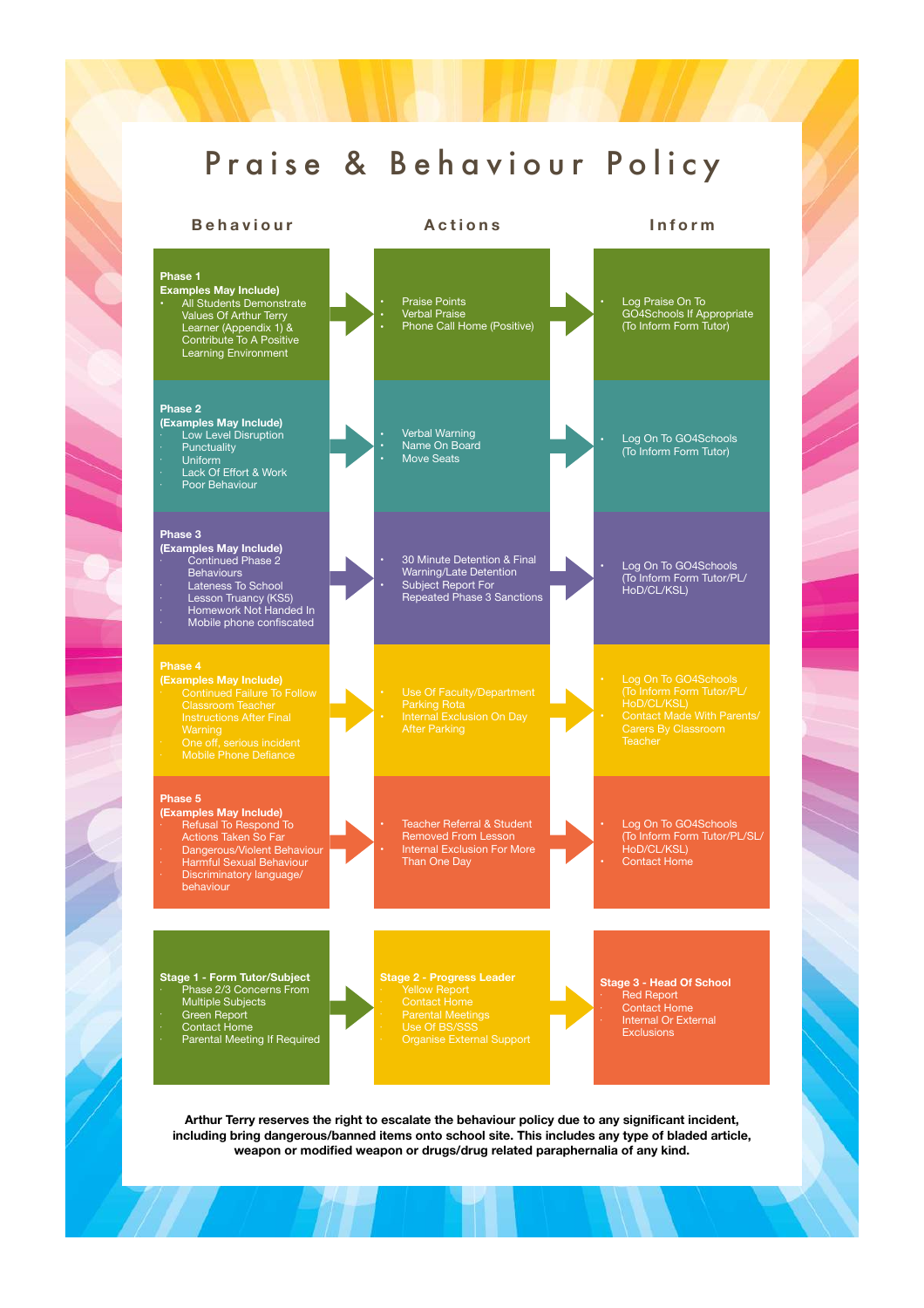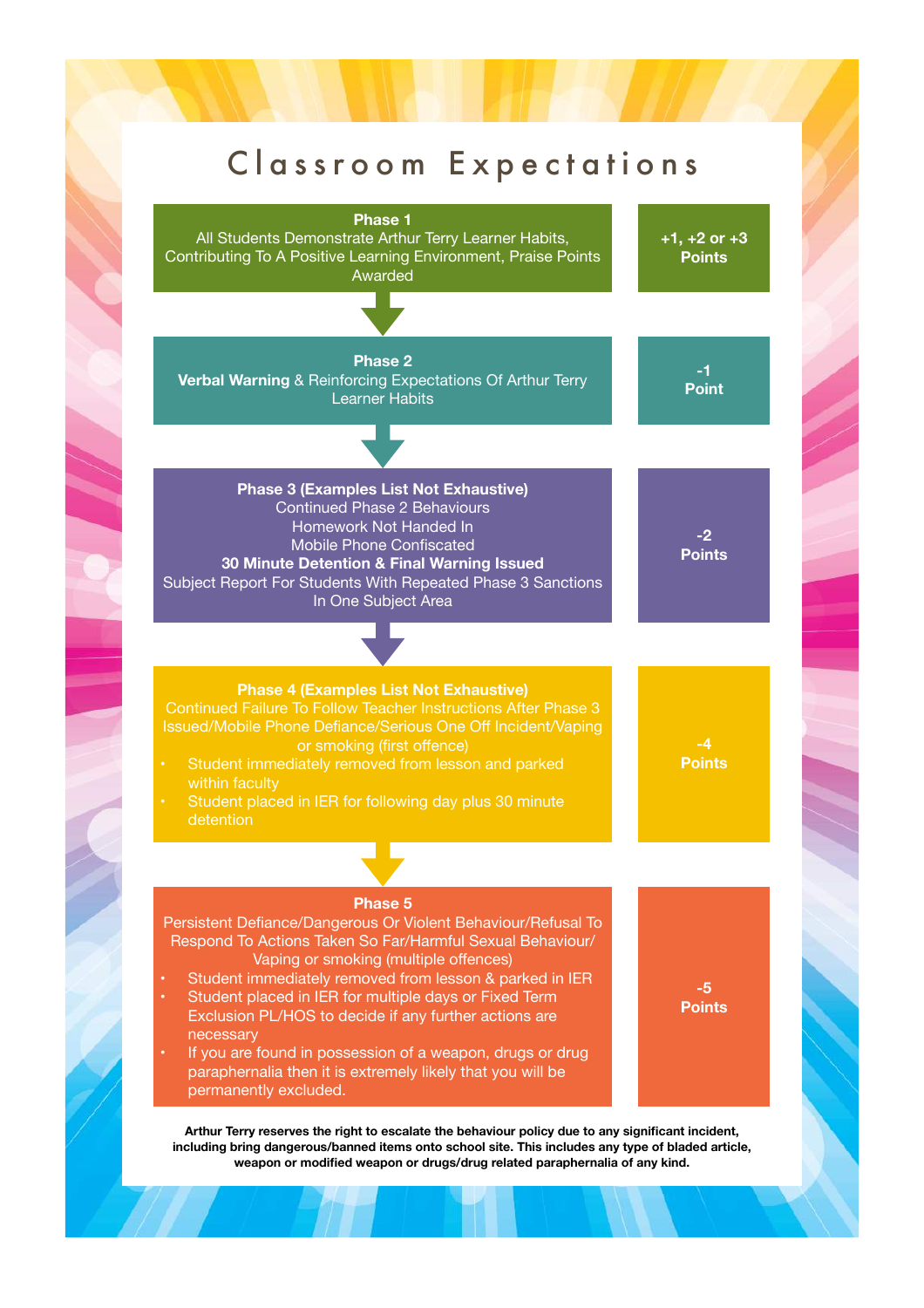### Reporting Policy

### **Stage 1 - Green Tutor Report**

- Tutor identifies multiple concerns on Go4Schools from more than one subject or tutor identifies 3 lates
- Student placed on Green Tutor Report for 2 weeks (log on GO4Schools as an event to inform PL,KSL)
- Parents/Carers informed by Tutor and complete feedback box daily. Tutor completes daily review • Successful completion of report (1s) student removed from report. Parents/Carers informed by tutor.
- Unsuccessful report, receiving three 3s or a significant incident occurs (Phase 4), Tutor/PL to review and determine if student moves to stage 2.
- Persistent low grades (3s) in one subject to trigger a subject teacher green report (See subject reporting policy). Tutor notifies SL.

### **Stage 2 - Yellow Progress Leader Report**

- 
- 
- 
- 
- - Referral to SSS, mentoring, intervention, outside support.

### **Stage 3 - Red Head Of School/Leadership Group Report**

- Students placed on Red KSL report for 2 weeks.
- (log on GO4Schools as an event to inform Form Tutor, PL).
- Parents/Carers informed by KSL and complete feedback box daily. KSL completes daily review with support of Form Tutor / PL during Tutor Time.
- Successful completion of report (1s) student moved off report
- Unsuccessful report, receiving three 3s or a significant incident occurs (Phase 4), PL/KSL to review and determine if student moves to Headteacher's report or remains on Stage 3 for a further week. Parents/ Carers may be formally invited to attend a Leadership Disciplinary to meet with KSL / Deputy Head. The student may be invited to meet with Governors. Students and Parents/Carers made aware of expectations and potential future outcomes including managed move, alternative provision or permanent exclusion.
- Referral to SSS, mentoring, intervention, outside support, refocus programme where appropriate

### **Stage 4 - Deputy Headteachers Report**

Student to report to Deputy Headteacher at agreed times, daily.

If required improvement is demonstrated, then student moves off report. If required improvement is not demonstrated, then Parents / Carers to attend further meeting to advise of outcome and discuss next steps as per negative consequences flowchart.

**If a student comes off report and is placed back on report including any student forging a grade on the report they will automatically go back on at the level they were last on report.**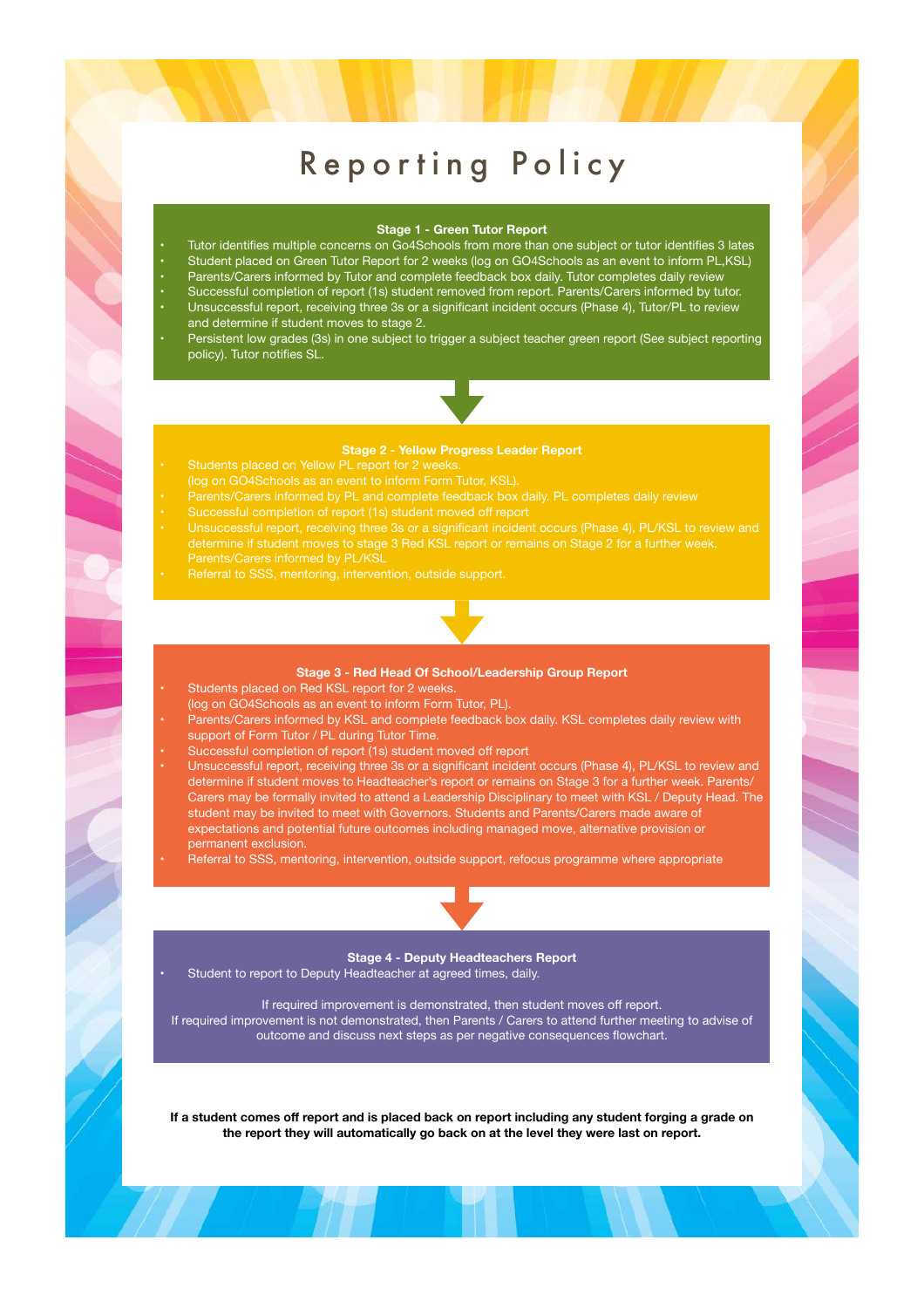### Detention

### **Step 1**

Teacher issues a detention and it takes place on the same night. This must be logged on Go4Schools. Lunchtime detentions are no longer issued due to the shorter lunch hour and to increase the importance of the after school detention.

### **Step 2**

Period 5 teachers escort any students on the detention list to the dining room.

All students are signed in and sit in silence in dining room, supervised by LG/staff on rota.

**Step 3a** 

### **Step 3b**

Students who have received a detention for lack of effort/work/homework will be escorted from dining room to a computer room to complete work, under supervision of staff on rota.

### **Step 4**

placed in internal exclusion the following

### **Step 5**

Subject/Core Leaders to monitor staff data within dept/faculty.

### **Step 6**

Tutors will receive a notification through Go4Schools so they can monitor the number of detentions issued to each tutee and follow the reporting policy where necessary.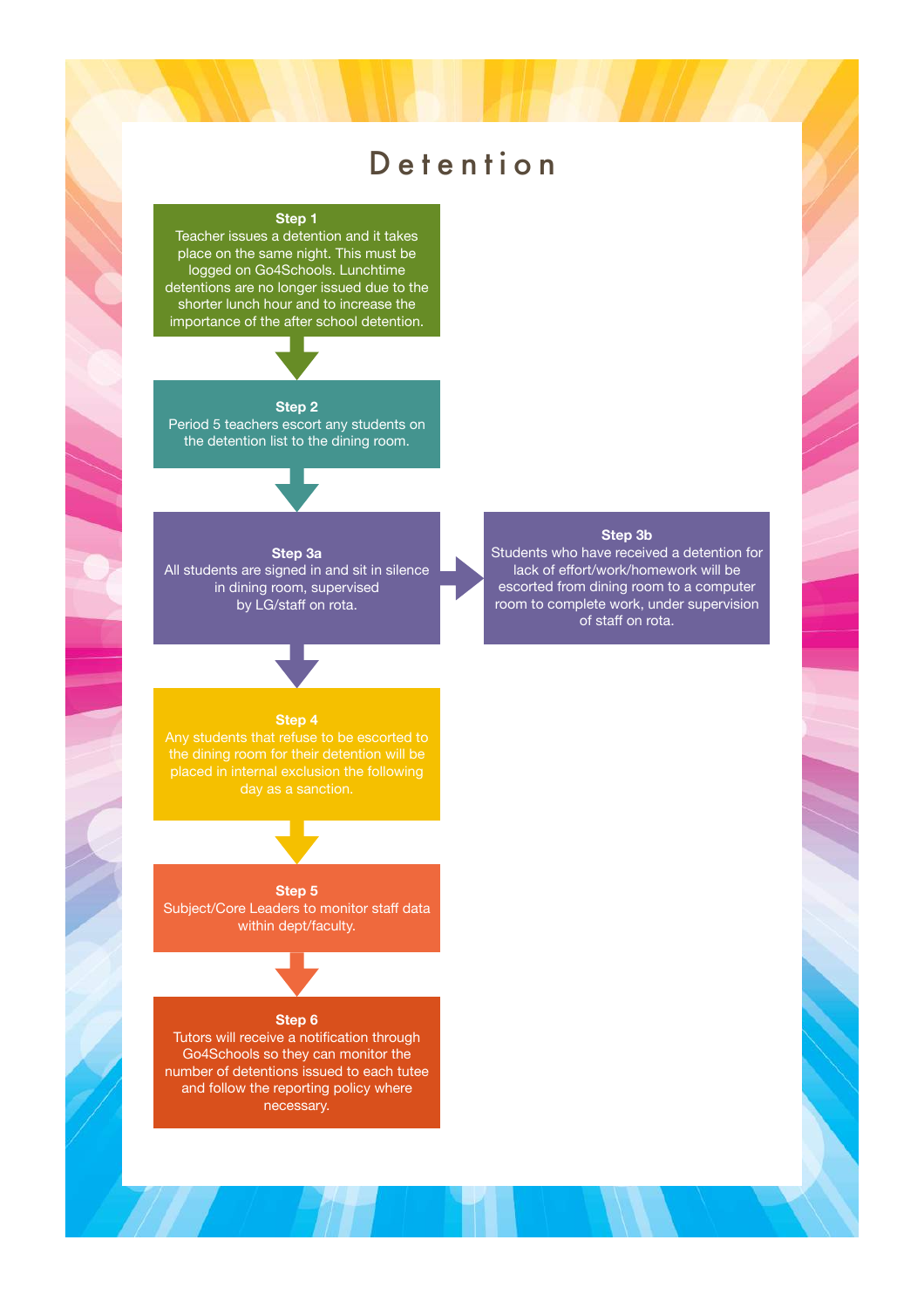## Internal Exclusion Internal Exclusion



## Internal Exclusion Procedure: **Internal Exclusion Procedure:**

- All students booked in to Internal Exclusion • All students booked in to Internal Exclusion in A2.8
- If student has key worker this information will be • If student has key worker this information will be shared and support may be offered shared and support may be offered

### Interventions During The Day: **Interventions During The Day:**

- **Student Support Services** • Student Support Services
	- Attendance Team • Attendance Team
		- Leadership Team • Leadership Team • PALS
- 
- **Head Of Departments** • Head Of Departments

Students with ASD/ADHD/Emotional Attachment Disorder need to go in same day or spoken to Students with ASD/ADHD/Emotional Attachment Disorder need to go in same day or spoken to on that day. Make clear the consequences and when this will take place and for what. on that day. Make clear the consequences and when this will take place and for what.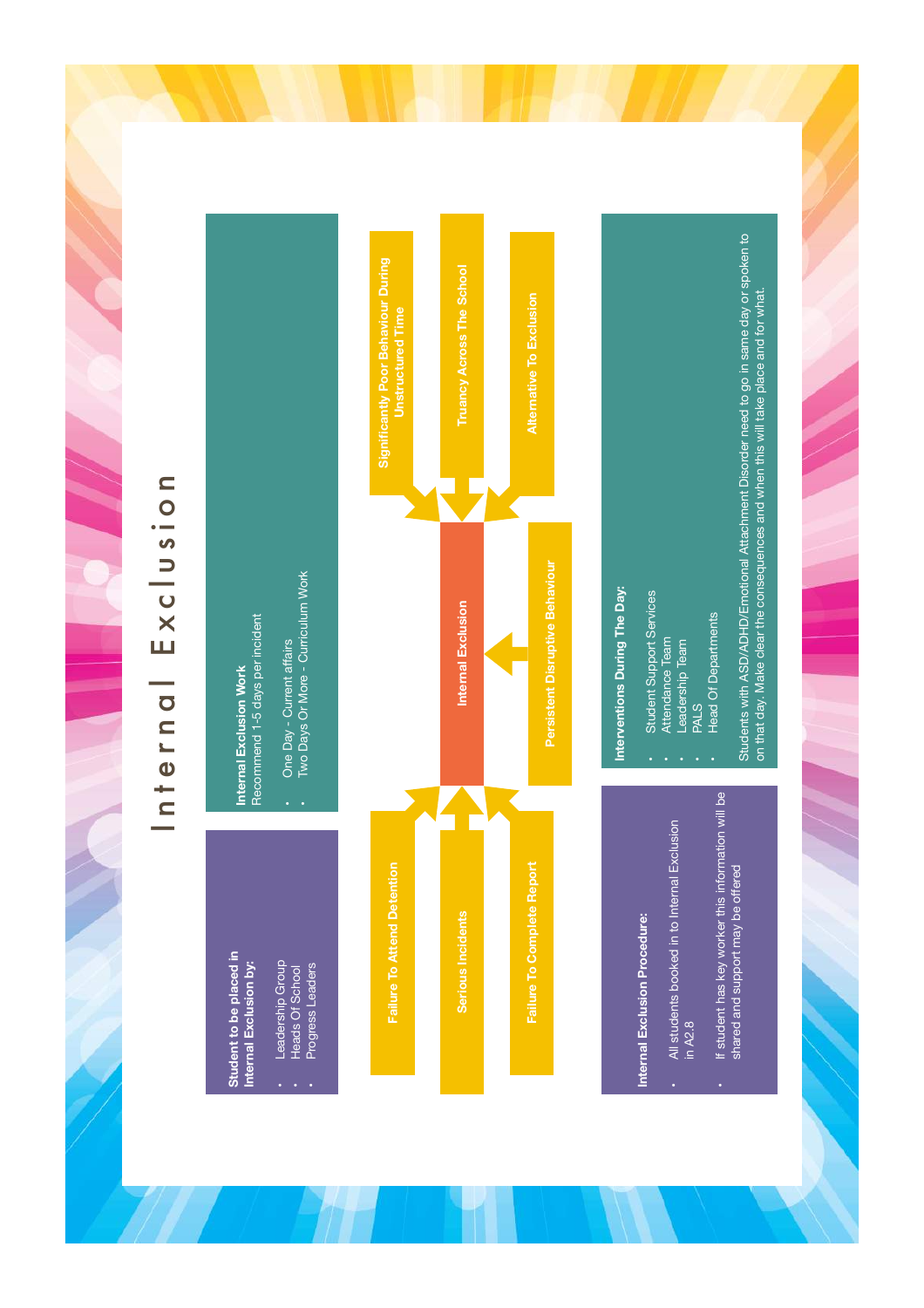# Praise Reward Shop

Praise Reward rold Shop and the Availability (To be Purchased Using Praise Points At Student Discretion - All Items Subject To Availability)

|   | <b>75 Points</b> | Mini-Football                                                                                                            | 300 Points | £10 Voucher                                    |  |
|---|------------------|--------------------------------------------------------------------------------------------------------------------------|------------|------------------------------------------------|--|
|   | 50 Points        | Large Sweets                                                                                                             | 200 Points | Lunch Queue Jumper<br>For Term                 |  |
|   | 30 Points        | Medium Sweets<br>Diary/Plamer<br>Pencil Case<br><b>Water Bottle</b>                                                      |            | Raffle Ticket<br>50 Points<br>For Prize<br>TBC |  |
| J | 20 Points        | 3x Early Lunch Passes<br>Key Ring<br>Multi-colour pen<br>Glue Stick<br>Highlighters<br>Can Of Pop<br>Cue Cards<br>Crisps | 150 Points | £5 Voucher                                     |  |
|   | 10 Points        | Small Sweets<br>Pen<br>Pencil<br>Rubber<br>Sharpener<br>Ruler                                                            | 100 Points | Football<br>Basketball<br>Netball              |  |

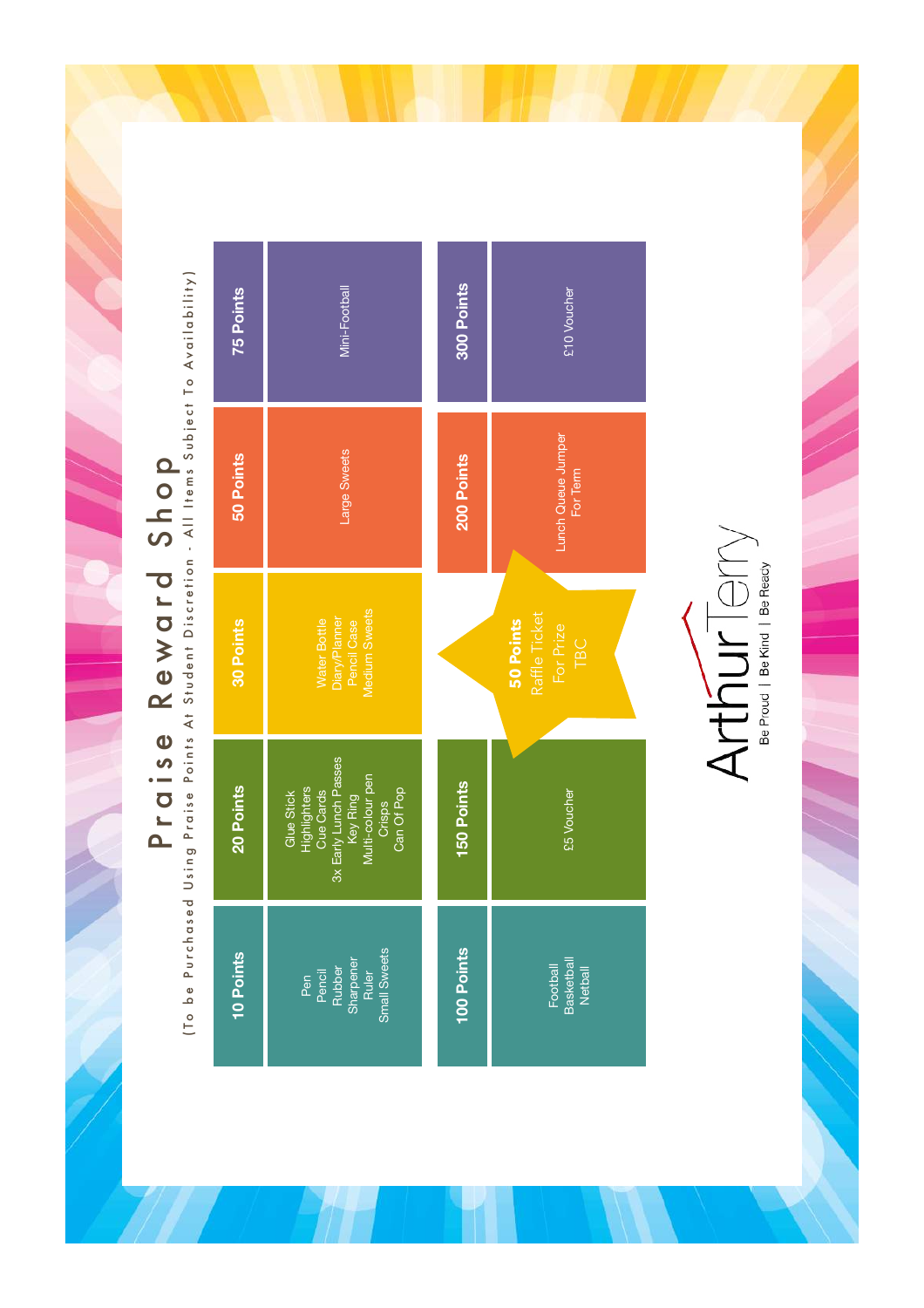### Praise Diagram

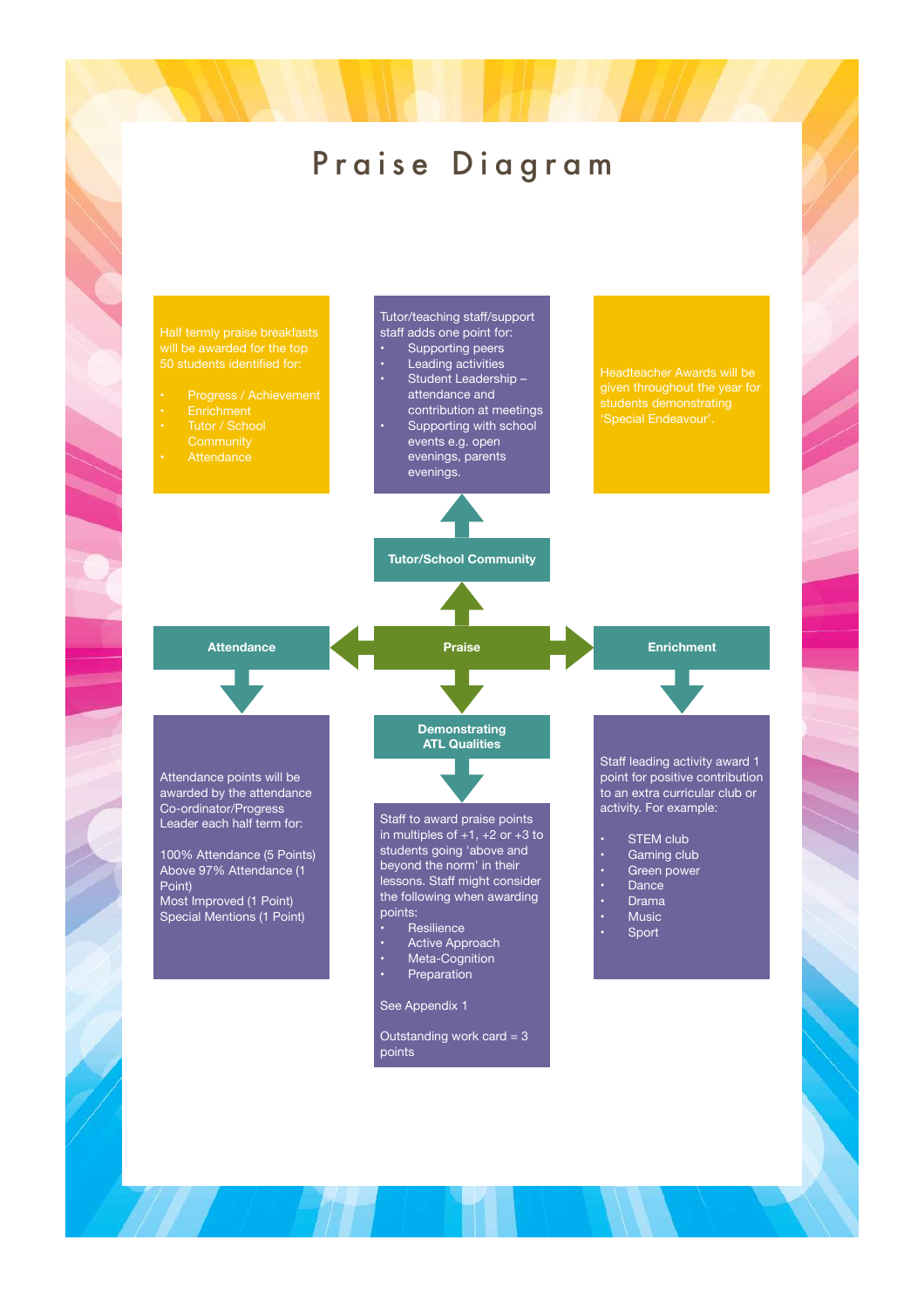